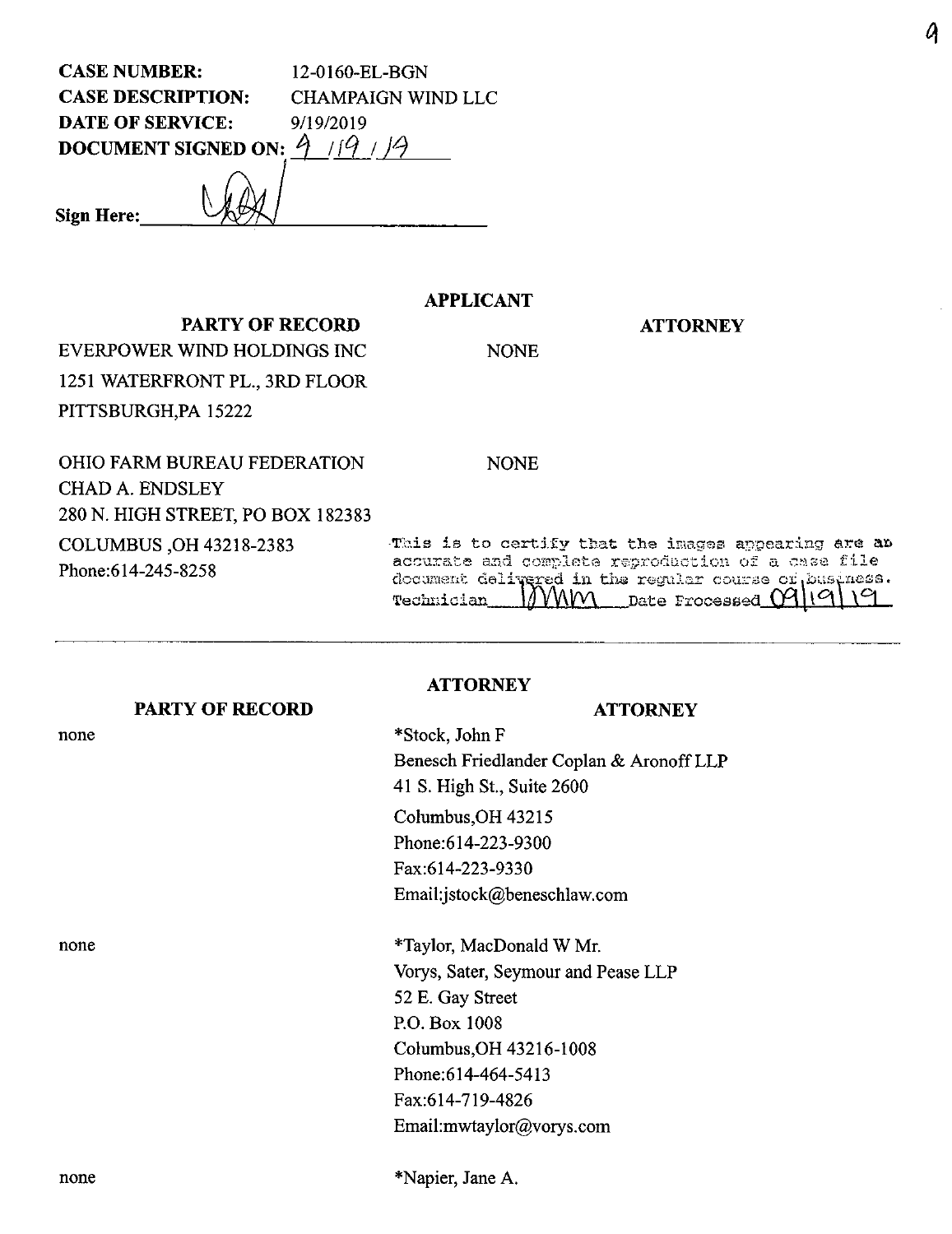|      | Champaign County Prosecuting Attorney's Office<br>200 N. Main |
|------|---------------------------------------------------------------|
|      | Urbana, OH 43078                                              |
|      | Phone: 937-484-1900                                           |
|      | Fax:937-484-1901                                              |
|      | Email:jnapier@champaignprosecutor.com                         |
| none | *Earl, Matthew A Mr.                                          |
|      | Resident                                                      |
|      | 5230 Dog Leg Rd.                                              |
|      | Urbana, OH 43078                                              |
|      | Phone: 937-578-8048                                           |
|      | Email:earlfamily@ctcn.net                                     |
| none | *Kash, Kendall C                                              |
|      | BakerHostetler                                                |
|      | 127 Public Square                                             |
|      | Suite 2000                                                    |
|      | Cleveland, OH 44114                                           |
|      | Phone:216-861-6689                                            |
|      | Fax:216696-0740                                               |
|      | Email:kkash@bakerlaw.com                                      |
| none | *Staff, Docketing                                             |
|      | Docketing                                                     |
|      | 180 East Broad Street                                         |
|      | 11th Floor                                                    |
|      | Columbus, OH 43215                                            |
|      | Phone: 614-466-4095                                           |
|      | Fax:614-466-0313                                              |
|      | Email:docketing@puco.ohio.gov                                 |
| none | *Coffey, Sandra                                               |
|      | Public Utilities Commission of Ohio                           |
|      | 180 E. Broad St.                                              |
|      | Columbus, OH 43215                                            |
|      | Phone: (614) 728-2516                                         |
|      | Fax:(614) 728-8373                                            |
|      | Email:Sandra.Coffey@puc.state.oh.us                           |
| none | *Settineri, Michael J. Mr.                                    |
|      | Vorys, Sater, Seymour and Pease LLP                           |
|      | 52 East Gay Street                                            |
|      | Columbus, OH 43215                                            |

 $\sim$   $\sim$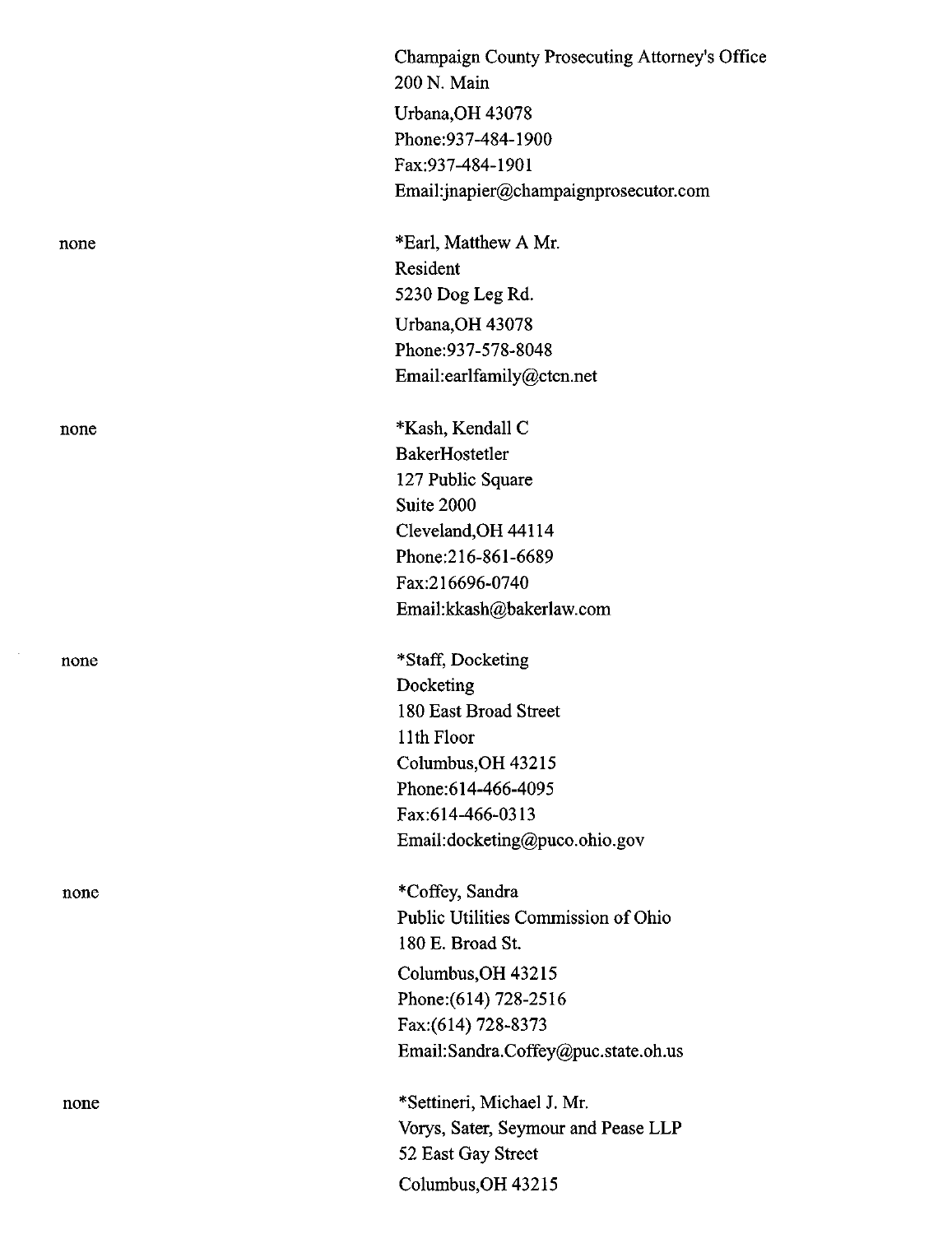|      | Phone:614-464-5462                       |
|------|------------------------------------------|
|      | Fax:614-719-5146                         |
|      | Email:mjsettineri@vorys.com              |
| none | *Walker, Christopher A Mr.               |
|      | Van Kley & Walker LLC                    |
|      | 120 W Second St.                         |
|      | Suite 1700                               |
|      | Dayton, OH 45402                         |
|      | Phone: (937) 226-9000                    |
|      | Fax: (937) 226-9002                      |
|      | Email:cwalker@vankleywalker.com          |
| none | *PETRICOFF, M HOWARD XXX RETIRED XXX     |
|      | <b>VORYS SATER SEYMOUR AND PEASE LLP</b> |
|      | 52 E. GAY STREET                         |
|      | P.O. BOX 1008                            |
|      | <b>COLUMBUS, OH 43216-1008</b>           |
|      | Phone: 614-464-5414                      |
|      | Fax:614-464-6350                         |
|      | Email:mhpetricoff@vssp.com               |
| none | <b>ENDSLEY, CHAD</b>                     |
|      | <b>280 NORTH HIGH STREET</b>             |
|      | PO BOX 182383                            |
|      | COLUMBUS, OH 43218                       |
|      | Phone:614-246-8258                       |
|      | Fax:614-246-8658                         |
|      | Email:cendsley@ofbf.orq                  |
| none | *Weithman, Gil S Mr.                     |
|      | City of Urbana                           |
|      | 205 S. Main Street                       |
|      | Urbana, OH 43078                         |
|      | Phone: 937-652-4397                      |
|      | Fax:937-652-4355                         |
|      | Email:DIROFLAW@CTCN.NET                  |
| none | BRENNAN, MAUREEN                         |
|      | <b>BAKER &amp; HOSTETLER LLP</b>         |
|      | PNC CENTER                               |
|      | 1900 EAST 9TH STREET, SUITE 3200         |
|      | CLEVELAND, OH 44114-3482                 |

Phone:216-864-7957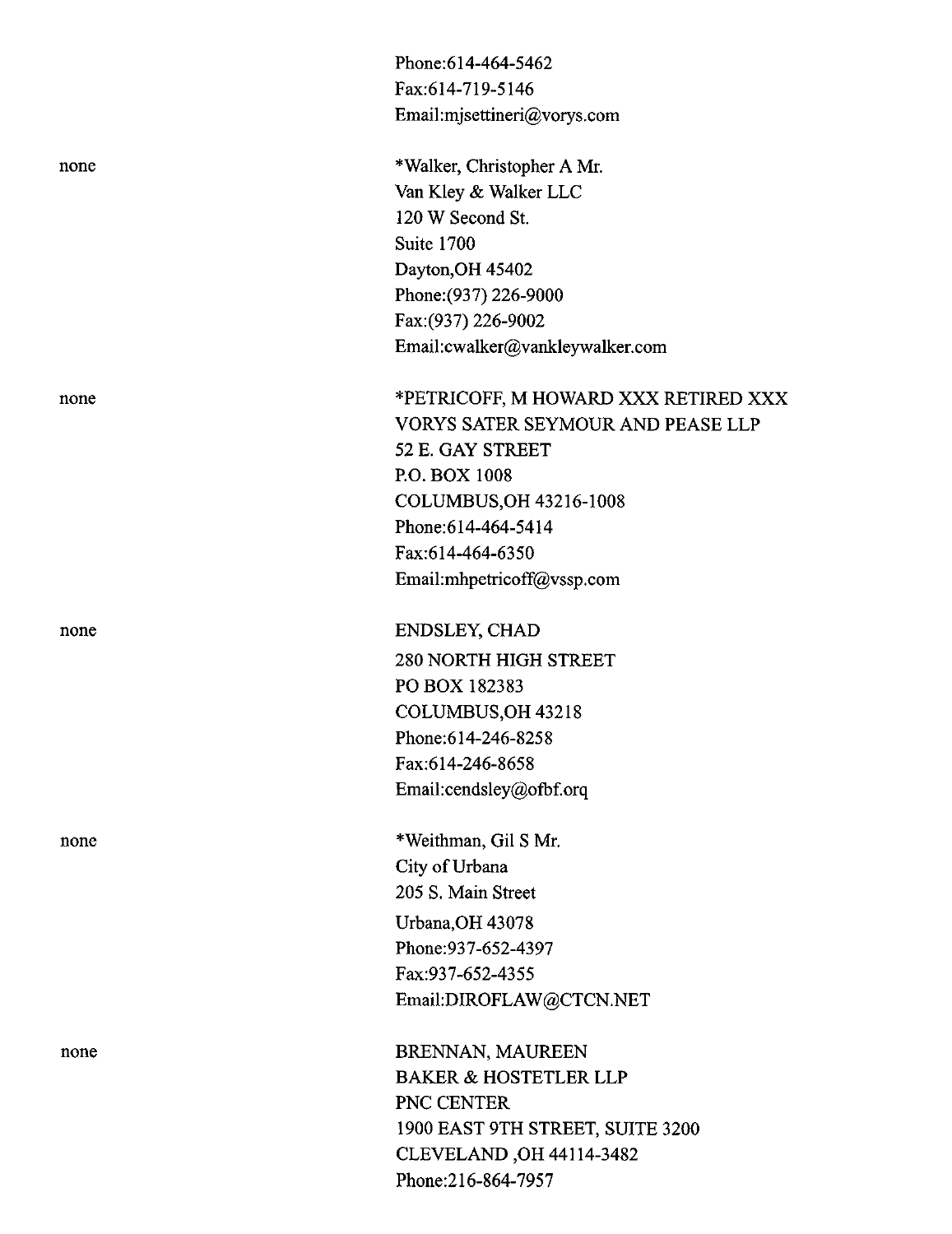|      | Email:MBRENNAN@BAKERLAW.COM         |
|------|-------------------------------------|
| none | *Petrucci, Gretchen L. Mrs.         |
|      | Vorys, Sater, Seymour and Pease     |
|      | 52 East Gay Street, P.O. Box 1008   |
|      | Columbus, OH 43216-1008             |
|      | Phone: 614-464-5407                 |
|      | Fax:614-719-4793                    |
|      | Email:glpetrucci@vorys.com          |
| none | *Hight, Debra                       |
|      | Public Utilities Commission of Ohio |
|      | 180 E. Broad Street                 |
|      | Columbus, OH 43231                  |
|      | Phone: 614-466-0469                 |
|      | Email:Debra.Hight@puc.state.oh.us   |
| none | *Lange, Gretchen L Mrs.             |
|      | Baker & Hostetler LLP               |
|      | Key Tower                           |
|      | 127 Public Square, Suite 2000       |
|      | Cleveland, OH 44114                 |
|      | Phone: (216)861-7688                |
|      | Fax:(216)696-0740                   |
|      | Email:glange@bakerlaw.com           |
| none | *Leppla, Miranda R Ms.              |
|      | Vorys, Sater, Seymour & Pease LLP   |
|      | 52 East Gay Street                  |
|      | Columbus, OH 43215                  |
|      | Phone: 614-464-8335                 |
|      | Fax:614-719-4647                    |
|      | Email:mrleppla@vorys.com            |
| none | *Orahood, Teresa                    |
|      | Bricker & Eckler LLP                |
|      | 100 South Third Street              |
|      | Columbus, OH 43215-4291             |
|      | Phone: (614) 227-4821               |
|      | Fax:(614) 227-2390                  |
|      | Email:torahood@bricker.com          |
| none | *Sineneng, Philip B Mr.             |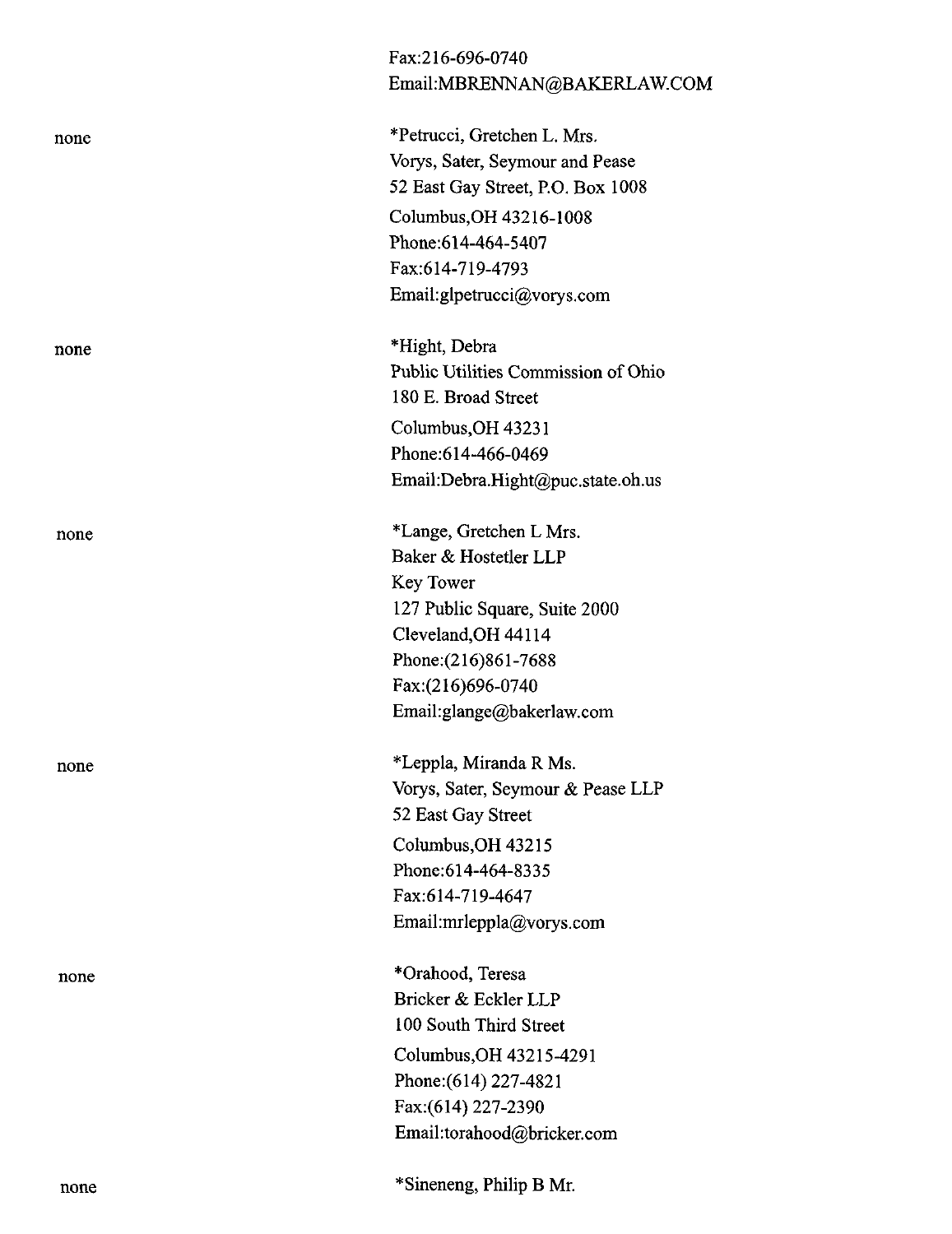|      | Thompson Hine LLP                              |
|------|------------------------------------------------|
|      | 41 S. High Street                              |
|      | Suite 1700                                     |
|      | Columbus, OH 43215                             |
|      | Phone: 614-469-3200                            |
|      | Fax:614-469-3361                               |
|      | Email:Philip.Sineneng@ThompsonHine.com         |
| none | *Scott, Tonnetta Y Mrs.                        |
|      | <b>Ohio Attorney General</b>                   |
|      | 180 East Broad Street                          |
|      | Columbus, OH 43215                             |
|      | Phone: 614-466-4395                            |
|      | Email:Tonnetta.Scott@puc.state.oh.us           |
| none | *Skupski, George R Mr.                         |
|      | BakerHostetler LLP                             |
|      | 1900 East 9th Street, Suite 3200               |
|      | Cleveland, OH 44113                            |
|      | Phone: (216) 861-7105                          |
|      | Fax:(216) 696-0740                             |
|      | Email:gskupski@bakerlaw.com                    |
| none | *Napier, Jane A.                               |
|      | Champaign County Prosecuting Attorney's Office |
|      | 200 N. Main                                    |
|      | Urbana, OH 43078                               |
|      | Phone: 937-484-1900                            |
|      | Fax: 937-484-1901                              |
|      | Email:jnapier@champaignprosecutor.com          |
| none | *Miller, Vesta R                               |
|      | Public Utilities Commission of Ohio            |
|      | 180 East Broad Street                          |
|      | Columbus, OH 43215                             |
|      | Phone: 614-466-7702                            |
|      | Email: Vesta.Miller@puc.state.oh.us            |
| none | *Spencer, Ken Mr.                              |
|      | Armstrong & Okey, Inc.                         |
|      | 222 East Town Street, 2nd Floor                |
|      | Columbus, OH 43215                             |
|      | Phone:614-224-9481                             |
|      |                                                |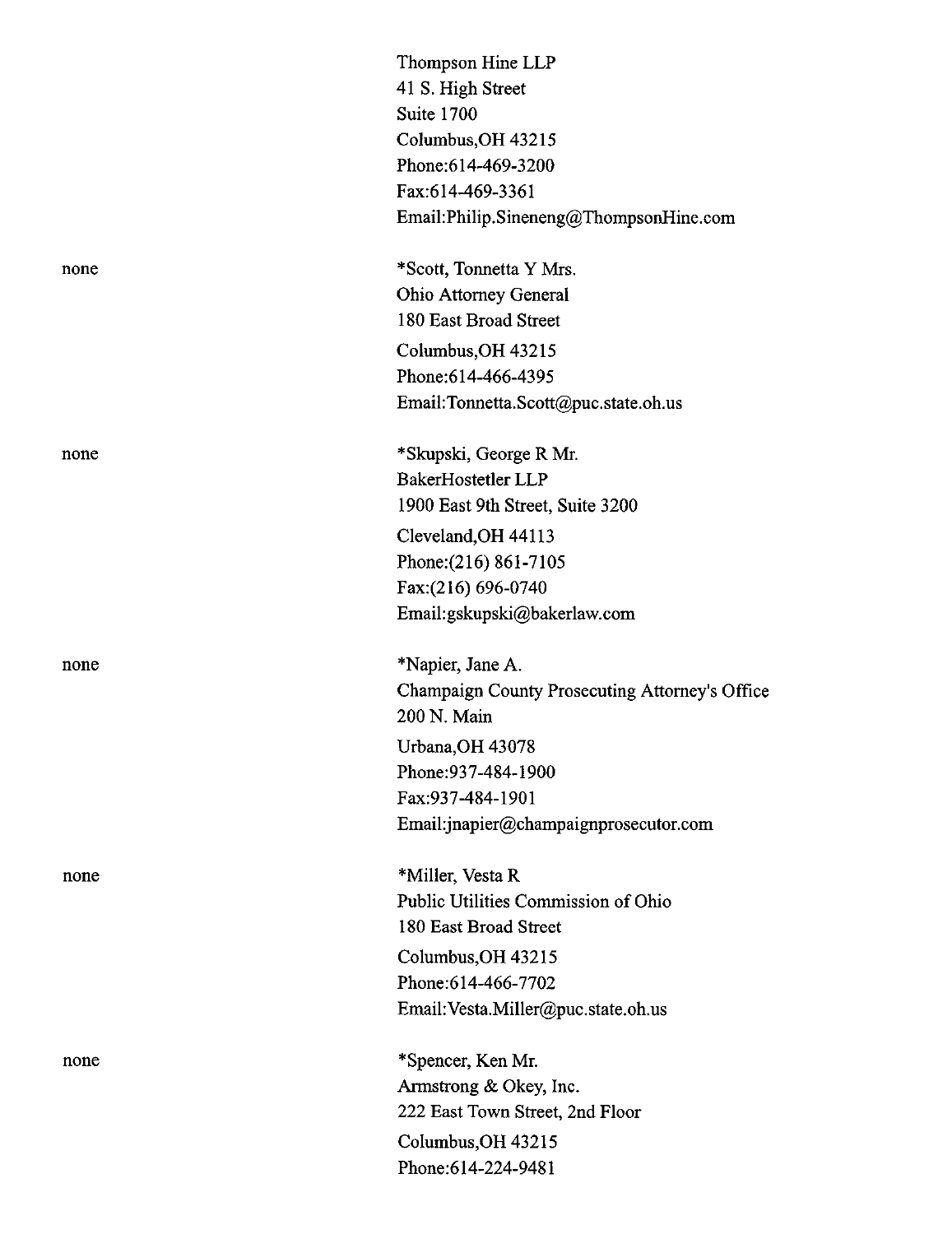|      | Fax:614-224-5724                      |
|------|---------------------------------------|
|      | Email:kspencer@aando.com              |
| none | *Keeton, Kimberly L                   |
|      | Ohio Attorney General's Office        |
|      | <b>Public Utilities Section</b>       |
|      | 30 East Broad Street, 16th Floor      |
|      | Columbus, OH 43215                    |
|      | Phone: (614) 466-4397                 |
|      | Fax:(614)644-8764                     |
|      | Email:Kimberly.Keeton@puc.state.oh.us |
| none | *Van Kley, Jack A Mr.                 |
|      | Van Kley & Walker, LLC                |
|      | 132 Northwoods Blvd., Suite C-1       |
|      | Columbus, OH 43235                    |
|      | Phone: 614-431-8900                   |
|      | Fax:614-431-8905                      |
|      | Email:jvankley@vankleywalker.com      |
| none | *Coffey, Sandra                       |
|      | Public Utilities Commission of Ohio   |
|      | 180 E. Broad St.                      |
|      | Columbus, OH 43215                    |
|      | Phone: (614) 728-2516                 |
|      | Fax:(614) 728-8373                    |
|      | Email:Sandra.Coffey@puc.state.oh.us   |
| none | *Settineri, Michael J. Mr.            |
|      | Vorys, Sater, Seymour and Pease LLP   |
|      | 52 East Gay Street                    |
|      | Columbus, OH 43215                    |
|      | Phone: 614-464-5462                   |
|      | Fax:614-719-5146                      |
|      | Email:misettineri@vorys.com           |
| none | *Mcclain, Daniel M. Mr.               |
|      | BakerHostetler LLP                    |
|      | 3200 PNC Center                       |
|      | 1900 E. 9th St.                       |
|      | Cleveland, OH 44114-3485              |
|      | Phone: (216) 861-7101                 |
|      | Fax:(216) 696-0740                    |
|      | Email:dmcclain@bakerlaw.com           |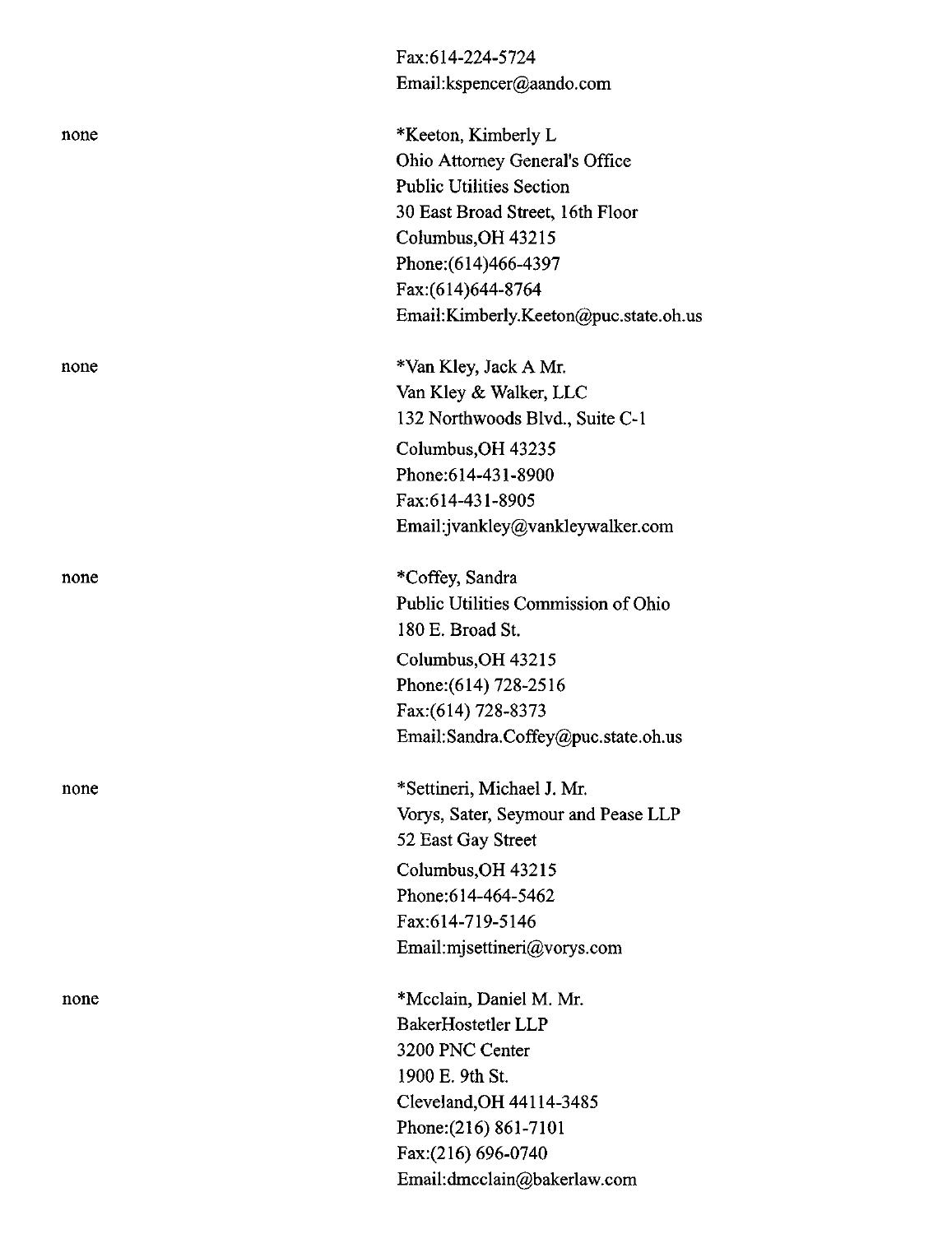| none | TALEBI, KEVIN S                       |
|------|---------------------------------------|
|      | CHAMPAIGN COUNTY PROSECUTING ATTORNEY |
|      | 200 N MAIN ST                         |
|      | <b>URBANA, OH 43078</b>               |
|      | Phone: 937-484-1900                   |
|      | Email:KTALEBI@CHAMPAIGNPROSECUTOR.COM |
| none | *Rostofer, Donald E. Mr.              |
|      | PUCO/OPSB                             |
|      | 180 E Broad St                        |
|      | Columbus, OH 43215                    |
|      | Phone: (614) 728-3783                 |
|      | Email:Donald.Rostofer@puc.state.oh.us |
| none | *Walker, Christopher A Mr.            |
|      | Van Kley & Walker LLC                 |
|      | 120 W Second St.                      |
|      | Suite 1700                            |
|      | Dayton, OH 45402                      |
|      | Phone: (937) 226-9000                 |
|      | Fax: (937) 226-9002                   |
|      | Email:cwalker@vankleywalker.com       |
|      |                                       |
|      |                                       |
|      |                                       |
|      |                                       |

| <b>INTERVENOR</b> |  |
|-------------------|--|
|-------------------|--|

NONE

**PARTY OF RECORD**

**ATTORNEY** 

CITY OF URBANA BREANNE N.PARCELS 205 S. MAIN ST URBANA,OH 43078 Phone:937-652-4397 Fax:937-652-4355

CITY OF URBANA KERRY BRUGGGER 205 S MAIN ST URBANA,OH 43078 Phone:937-652-4302

NONE

PIONEER ELECTRIC COOPERATIVE \*Sineneng, Philip B Mr.

Thompson Hine LLP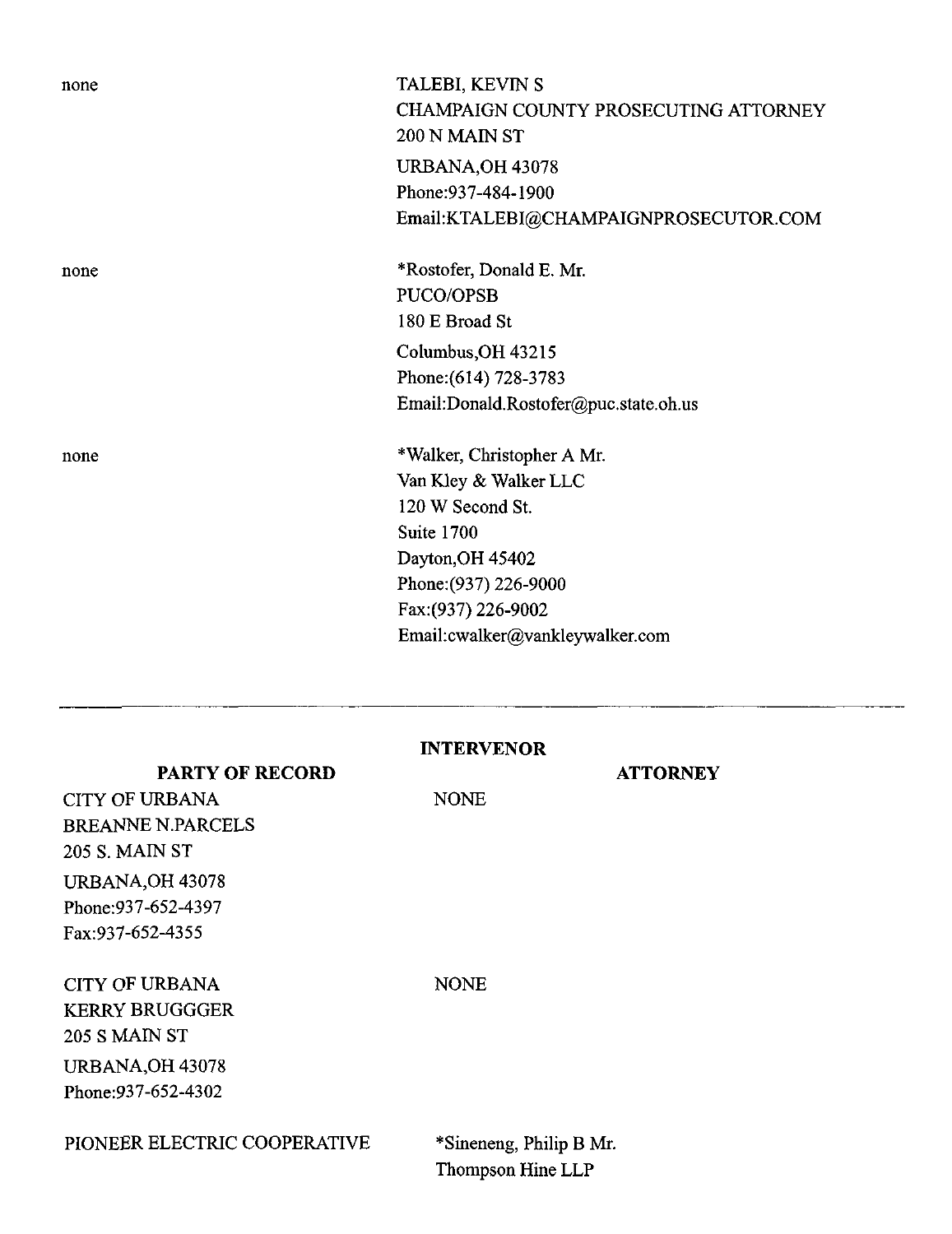344 WEST U.S. ROUTE 36

PIQUA,OH 45356

41 S. High Street Suite 1700 Columbus,OH43215 Phone:614-469-3200 Fax:614-469-3361 Email:Philip.Sineneng@ThompsonHine.com

#### UNION NEIGHBORS UNITED

137 N. MAIN STREET, SUITE 316

DAYTON,OH 45419 Phone:937-226-9000 Fax:937-226-9002

VAN KLEY, JACK A VAN KLEY & WALKER 132 NORTHWOODS BLVD SUITE C-1 COLUMBUS,OH 43235 Phone:(614 431-8900 Fax:(614) 431-8905 Email:ivanklev@vanklevwalker.com

#### **PARTY OF RECORD**

## PARTY OF RECORD Champaign Wind LLC **ATTORNEY** LEPPLA, MIRANDA R. ATTORNEY VORYS, SATER, SEYMOUR AND PEASE LLP 52 EAST GAY STREET COLUMBUS,OHIO 43216-1008 Phone:614-464-5462 Fax:614-719-5146 Email:MRLEPPLA@VORYS.COM

# EDP RENEWABLES NORTH AMERICA, LLC NONE 134 N. LA SALLE ST., SUITE 2050 CHICAGO,IL 60602

GAMESA ENERGY USA TIM VOUGHT 1150 NORTHBROOK DR STE 150 TREVOSE,PA 19053-8449

OHIO FARM BUREAU FEDERATION CHAD A. ENDSLEY 280 N. HIGH STREET, PO BOX 182383

**NONE** 

ENDSLEY, CHAD

280 NORTH HIGH STREET PO BOX 182383 COLUMBUS,OH 43218

COLUMBUS ,OH 43218-2383